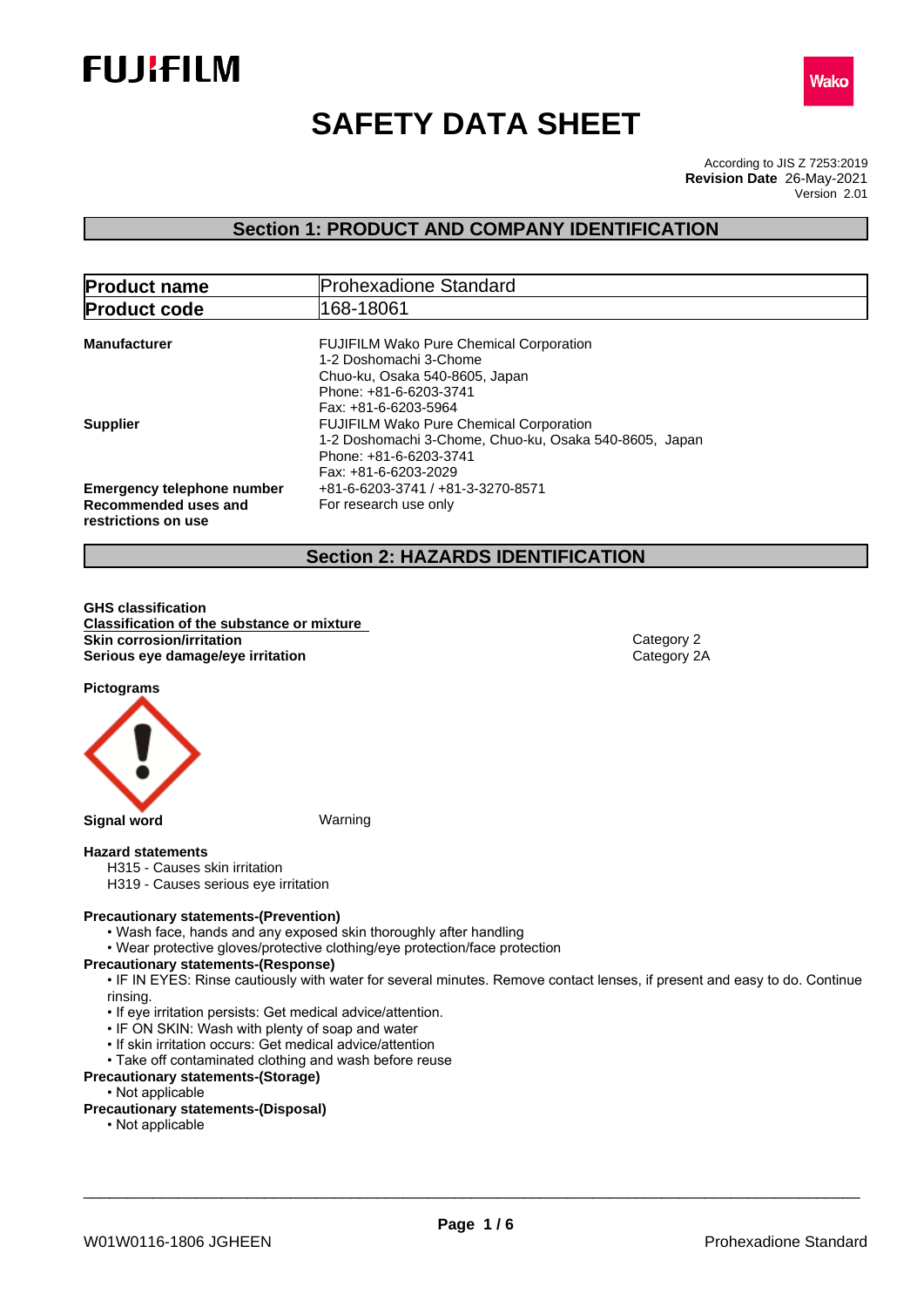#### **Others Other hazards** Not available

## **Section 3: COMPOSITION/INFORMATION ON INGREDIENTS**

**Single Substance or Mixture** Substance

**Formula** C10H12O5

| 212.20<br>N/A<br>N/A<br>99.0<br>$\sim$ $\sim$<br>88805-<br>prohexadione<br>.<br>`∙~<br>ູນ | <b>Chemical Name</b> | Weight-% | Molecular weight | <b>ENCS</b> | ISHL<br>. .<br>.No. | <b>CAS RN</b> |
|-------------------------------------------------------------------------------------------|----------------------|----------|------------------|-------------|---------------------|---------------|
|                                                                                           |                      |          |                  |             |                     |               |

**Impurities and/or Additives:** Not applicable

## **Section 4: FIRST AID MEASURES**

#### **Inhalation**

Remove to fresh air. If symptoms persist, call a physician.

**Skin contact**

Wash off immediately with soap and plenty of water. If symptoms persist, call a physician.

#### **Eye contact**

IF IN EYES: Rinse cautiously with water for several minutes. Remove contact lenses, if present and easy to do. Continue rinsing. Immediate medical attention is required.

## **Ingestion**

Rinse mouth. Never give anything by mouth to an unconscious person. Call a physician or poison control center immediately. Do not induce vomiting without medical advice.

#### **Protection of first-aiders**

Use personal protective equipment as required.

## **Section 5: FIRE FIGHTING MEASURES**

#### **Suitable extinguishing media**

Water spray (fog), Carbon dioxide (CO2), Foam, Extinguishing powder, Sand

**Unsuitable extinguishing media**

#### No information available

## **Specific hazards arising from the chemical product**

Thermal decomposition can lead to release of irritating and toxic gases and vapors.

#### **Special extinguishing method**

No information available

## **Special protective actions for**

## **fire-fighters**

Use personal protective equipment as required.Firefighters should wear self-contained breathing apparatus and full firefighting turnout gear.

## **Section 6: ACCIDENTAL RELEASE MEASURES**

## **Personal precautions, protective equipment and emergency procedures**

For indoor, provide adequate ventilation process until the end of working. Deny unnecessary entry other than the people involved by, for example, using a rope. While working, wear appropriate protective equipments to avoid adhering it on skin, or inhaling the gas. Work from windward, and retract the people downwind.

#### **Environmental precautions**

To be careful not discharged to the environment without being properly handled waste water contaminated.

## **Methods and materials for contaminent and methods and materials for cleaning up**

Sweep up and gather scattered particles, and collect it in an empty airtight container.

## **Recoverly, neutralization**

## No information available

**Secondary disaster prevention measures**

Clean contaminated objects and areas thoroughly observing environmental regulations.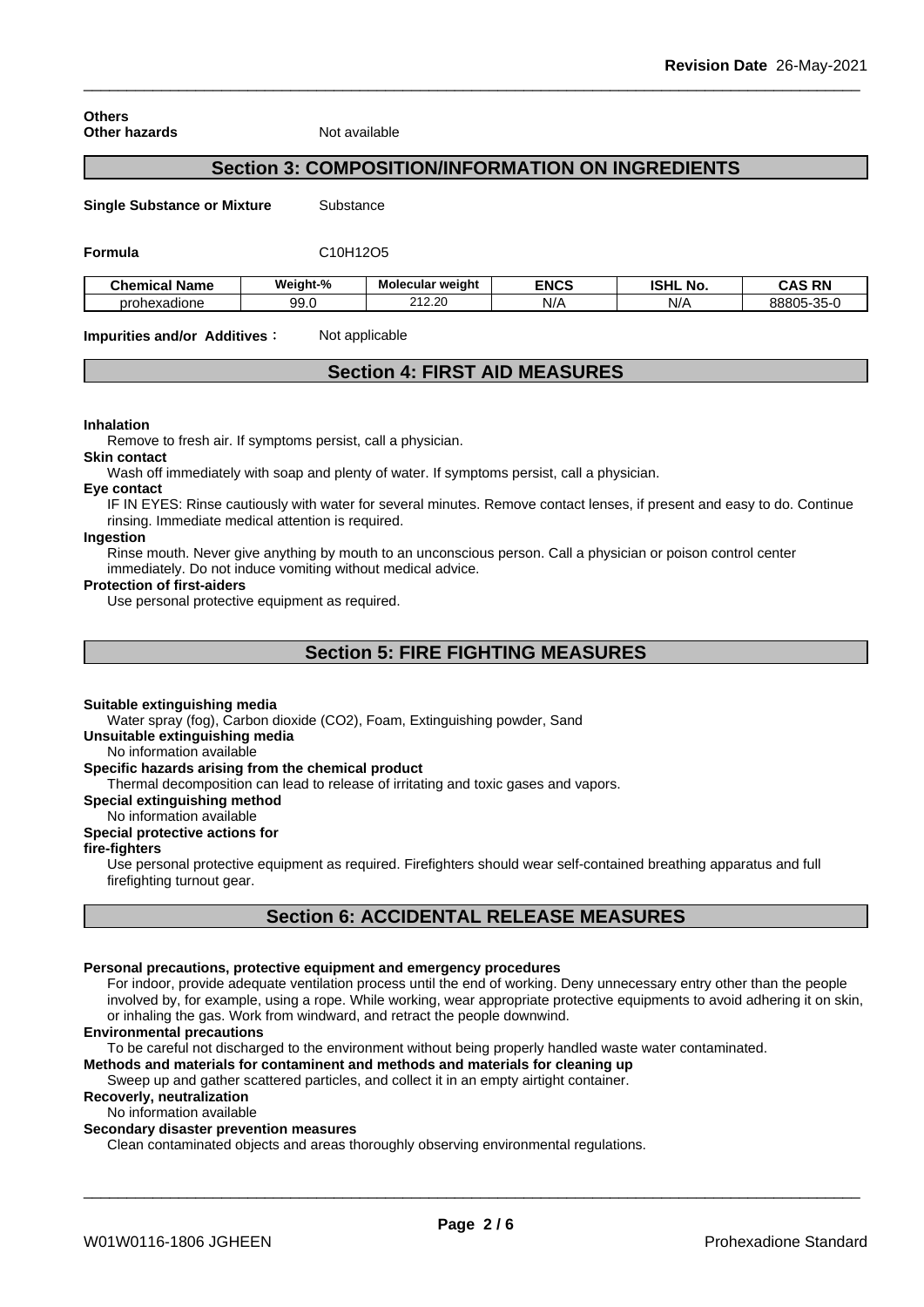## **Section 7: HANDLING AND STORAGE**

## **Handling**

#### **Technical measures**

Avoid contact with strong oxidizing agents. Use with local exhaust ventilation.

#### **Precautions**

Do not rough handling containers, such as upsetting, falling, giving a shock, and dragging. Prevent leakage, overflow, and scattering. Not to generate steam and dust in vain. Seal the container after use. After handling, wash hands and face, and then gargle. In places other than those specified, should not be smoking or eating and drinking. Should not be brought contaminated protective equipment and gloves to rest stops. Deny unnecessary entry of non-emergency personnel to the handling area.

#### **Safety handling precautions**

Avoid contact with skin, eyes or clothing. Use personal protective equipment as required.

#### **Storage**

| Safe storage conditions   |             |
|---------------------------|-------------|
| <b>Storage conditions</b> | Keep conta  |
| Safe packaging material   | Glass       |
| Incompatible substances   | Strong oxid |

Keep container protect from light tightly closed. Store in a cool (2-10 °C) place. **Safe packaging material** Glass **Strong oxidizing agents** 

## **Section 8: EXPOSURE CONTROLS/PERSONAL PROTECTION**

#### **Engineering controls**

In case of indoor workplace, seal the source or use a local exhaust system. Provide the safety shower facility, and handand eye-wash facility. And display their position clearly.

**Exposure limits** This product, as supplied, does not contain any hazardous materials with occupational exposure limits established by the region specific regulatory bodies.

#### **Personal protective equipment**

**Respiratory protection** Dust mask **Hand protection**<br> **Eye protection**<br> **Eye protection**<br> **Exercise Protective eveglas** Skin and body protection Long-sleeved work clothes **General hygiene considerations**

**Eye protection** protective eyeglasses or chemical safety goggles

Handle in accordance with good industrial hygiene and safety practice.

## **Section 9: PHYSICAL AND CHEMICAL PROPERTIES**

**Color** White - pale yellow

| Color                                                  | White - pale yellow |
|--------------------------------------------------------|---------------------|
| Appearance                                             | powder              |
| Odor                                                   | No data available   |
| Melting point/freezing point                           | 122-126 °C          |
| Boiling point, initial boiling point and boiling range | No data available   |
| Flammabilitv                                           | No data available   |
| <b>Evaporation rate:</b>                               | No data available   |

**Form**

| Melting point/freezing point                           | 122-126 °C         |
|--------------------------------------------------------|--------------------|
| Boiling point, initial boiling point and boiling range | No data available  |
| Flammability                                           | No data available  |
| <b>Evaporation rate:</b>                               | No data available  |
| Flammability (solid, gas):                             | No data available  |
| Upper/lower flammability or                            |                    |
| explosive limits                                       |                    |
| Upper:                                                 | No data available  |
| Lower:                                                 | No data available  |
| <b>Flash point</b>                                     | No data available  |
| Auto-ignition temperature:                             | No data available  |
| Decomposition temperature:                             | No data available  |
| рH                                                     | No data available  |
| Viscosity (coefficient of viscosity)                   | No data available  |
| <b>Dynamic viscosity</b>                               | No data available  |
| <b>Solubilities</b>                                    | acetone : soluble. |
| n-Octanol/water partition coefficient: (log Pow)       | No data available  |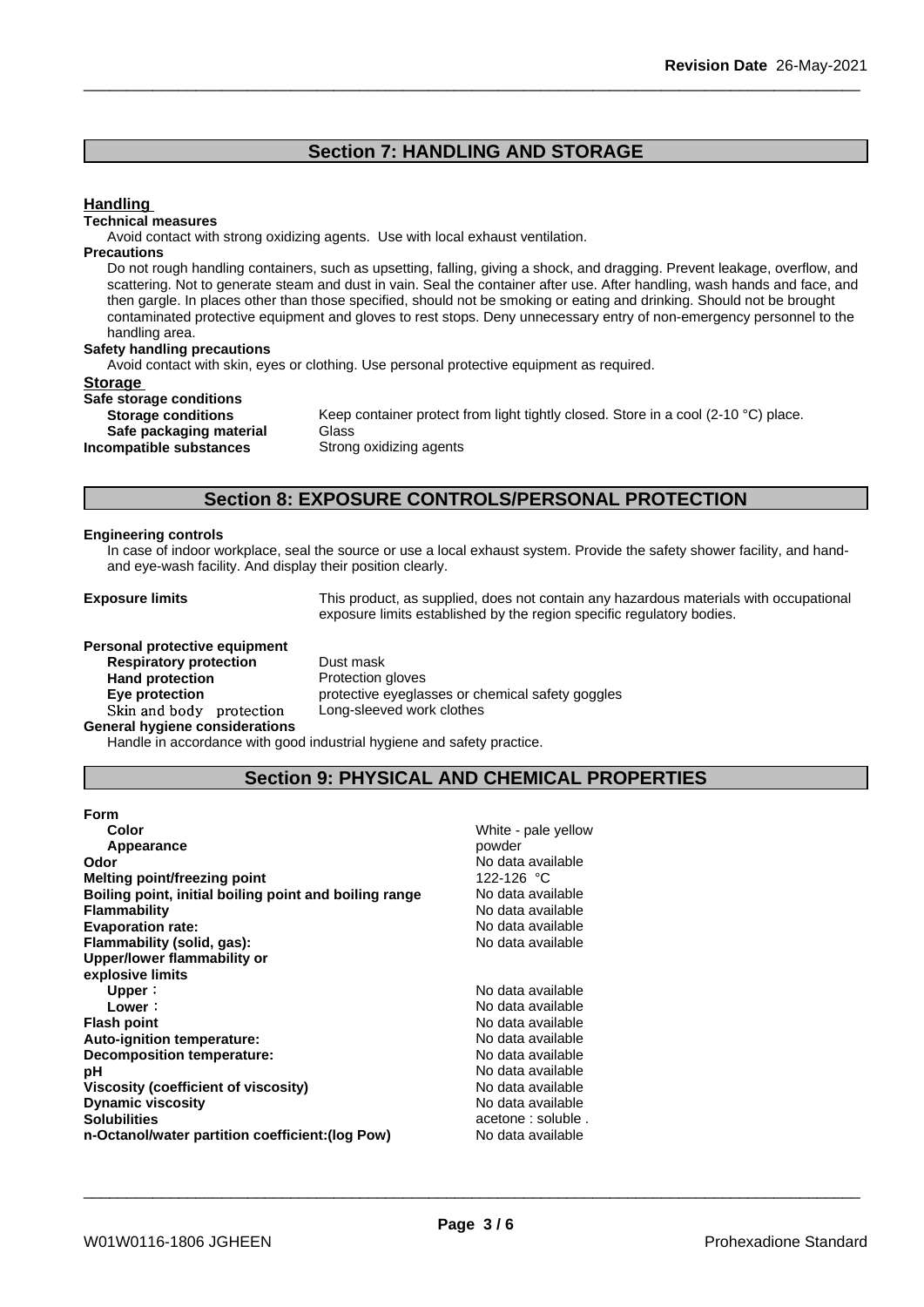**Vapour pressure**<br> **Specific Gravity / Relative density**<br> **Specific Gravity / Relative density**<br> **No data available Specific Gravity / Relative density and the Specific Gravity / Relative density No data available Vapour density Vapour density Particle characteristics** No data available

## **Section 10: STABILITY AND REACTIVITY**

**Stability**

**Reactivity** No data available **Chemical stability** May be altered by light. **Hazardous reactions** None under normal processing **Conditions to avoid** Extremes of temperature and direct sunlight **Incompatible materials** Strong oxidizing agents **Hazardous decomposition products** Carbon monooxide (CO), Carbon dioxide (CO2)

## **Section 11: TOXICOLOGICAL INFORMATION**

**Skin irritation/corrosion** No data available **Serious eye damage/ irritation No data available Respiratory or skin sensitization**<br> **Reproductive cell mutagenicity**<br> **Reproductive cell mutagenicity**<br> **No data available Reproductive cell mutagenicity Carcinogenicity Carcinogenicity No data available** 

**Reproductive toxicity No data available** No data available **STOT-single exposure**  $\qquad \qquad \text{No data available}$ **STOT-repeated exposure**<br> **Aspiration hazard**<br> **Aspiration hazard**<br> **Aspiration hazard Aspiration hazard** 

**Acute toxicity Acute toxicity Acute has available No data available** 

## **Section 12: ECOLOGICAL INFORMATION**

**Ecotoxicity**

| <b>Chemical Name</b> | Algae/aguatic plants | Fish                     | Crustacea                    |
|----------------------|----------------------|--------------------------|------------------------------|
| prohexadione         | N/A                  | 96h<br>. USU<br>100 mg/l | 48h<br>$100$ mg/<br>$h^{-1}$ |
| Other data           | No data available    |                          |                              |

| Persistence and degradability    | No information available |  |
|----------------------------------|--------------------------|--|
| <b>Bioaccumulative potential</b> | No information available |  |
| <b>Mobility in soil</b>          | No information available |  |
| Hazard to the ozone layer        | No information available |  |

## **Section 13: DISPOSAL CONSIDERATIONS**

**Waste from residues**

Disposal should be in accordance with applicable regional, national and local laws and regulations. **Contaminated container and contaminated packaging**

Disposal should be in accordance with applicable regional, national and local laws and regulations.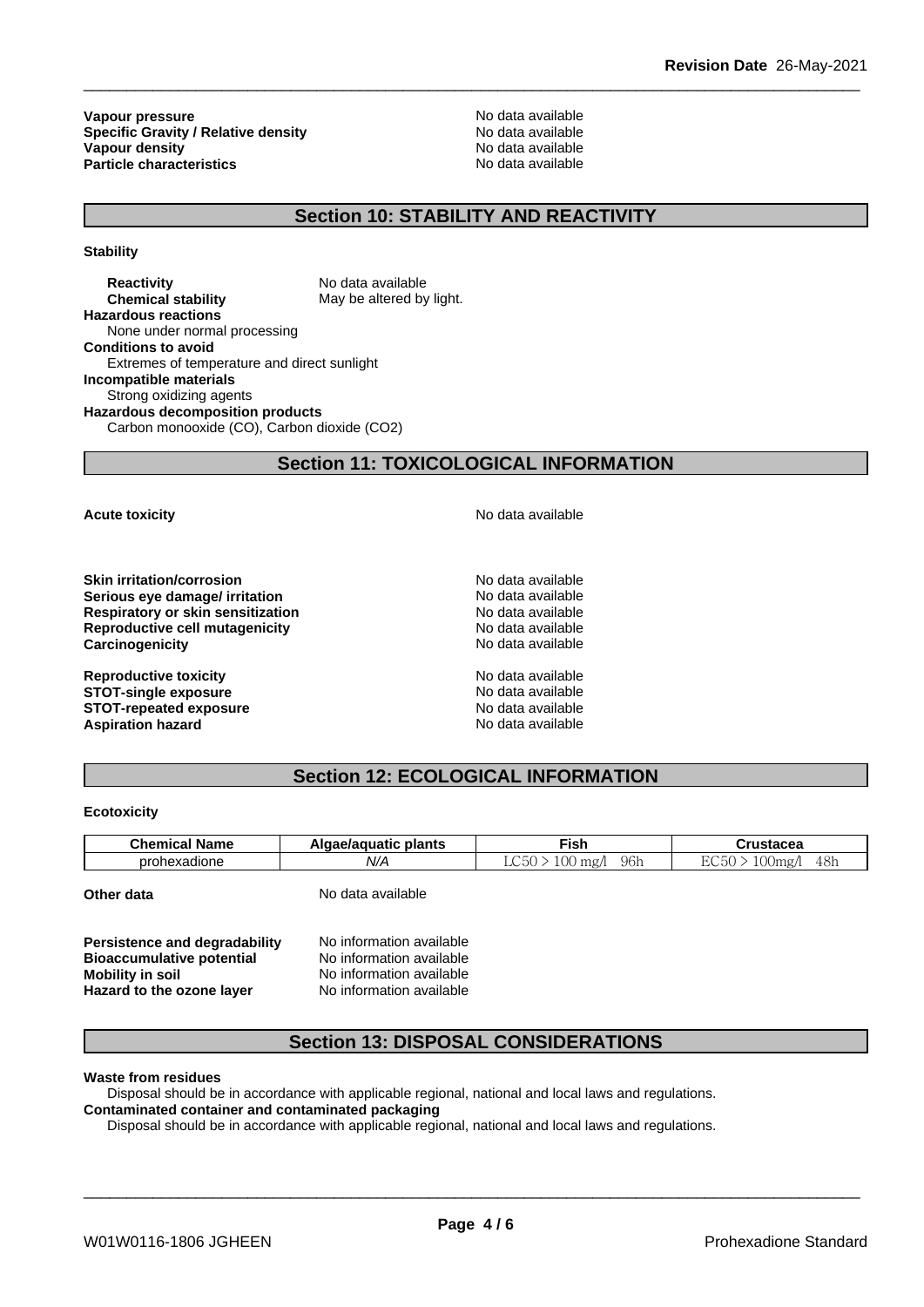## **Section 14: TRANSPORT INFORMATION**

| <b>ADR/RID</b><br><b>UN number</b><br>Proper shipping name:<br><b>UN classfication</b><br><b>Subsidiary hazard class</b><br>Packing group                                               | Not regulated                   |
|-----------------------------------------------------------------------------------------------------------------------------------------------------------------------------------------|---------------------------------|
| <b>Marine pollutant</b>                                                                                                                                                                 | Not applicable                  |
| <b>IMDG</b><br>UN number<br>Proper shipping name:<br><b>UN classfication</b><br><b>Subsidiary hazard class</b><br>Packing group<br><b>Marine pollutant (Sea)</b>                        | Not regulated<br>Not applicable |
| <b>Transport in bulk according to</b> No information available<br>Annex II of MARPOL 73/78 and<br>the IBC Code                                                                          |                                 |
| <b>IATA</b><br>UN number<br>Proper shipping name:<br><b>UN classfication</b><br><b>Subsidiary hazard class</b><br>Packing group<br><b>Environmentally Hazardous</b><br><b>Substance</b> | Not regulated<br>Not applicable |

**Section 15: REGULATORY INFORMATION**

#### **International Inventories EINECS/ELINCS TSCA** -

| <b>Japanese regulations</b>                          |                |
|------------------------------------------------------|----------------|
| <b>Fire Service Act</b>                              | Not applicable |
| <b>Poisonous and Deleterious</b>                     | Not applicable |
| <b>Substances Control Law</b>                        |                |
| Industrial Safety and Health Act Not applicable      |                |
| Regulations for the carriage                         | Not applicable |
| and storage of dangerous                             |                |
| goods in ship                                        |                |
| <b>Civil Aeronautics Law</b>                         | Not applicable |
| <b>Pollutant Release and Transfer Not applicable</b> |                |
| <b>Register Law</b>                                  |                |
| <b>Export Trade Control Order</b>                    | Not applicable |
|                                                      |                |

## **Section 16: OTHER INFORMATION**

| Key literature references and<br>sources for data etc. | NITE: National Institute of Technology and Evaluation (JAPAN)<br>http://www.safe.nite.go.jp/japan/db.html<br><b>IATA dangerous Goods Regulations</b><br>RTECS: Registry of Toxic Effects of Chemical Substances<br>Japan Industrial Safety and Health Association GHS Model SDS<br>Dictionary of Synthetic Oraganic Chemistry, SSOCJ, Koudansha Scientific Co.Ltd. |  |
|--------------------------------------------------------|--------------------------------------------------------------------------------------------------------------------------------------------------------------------------------------------------------------------------------------------------------------------------------------------------------------------------------------------------------------------|--|
|                                                        | Chemical Dictionary, Kyouritsu Publishing Co., Ltd.<br>etc                                                                                                                                                                                                                                                                                                         |  |

#### **Disclaimer**

This SDS is according to JIS Z 7253: 2019. The information provided in this Safety Data Sheet is correct to the best of our knowledge, information and belief at the date of its publication. The information given is designed only as a guidance for safe